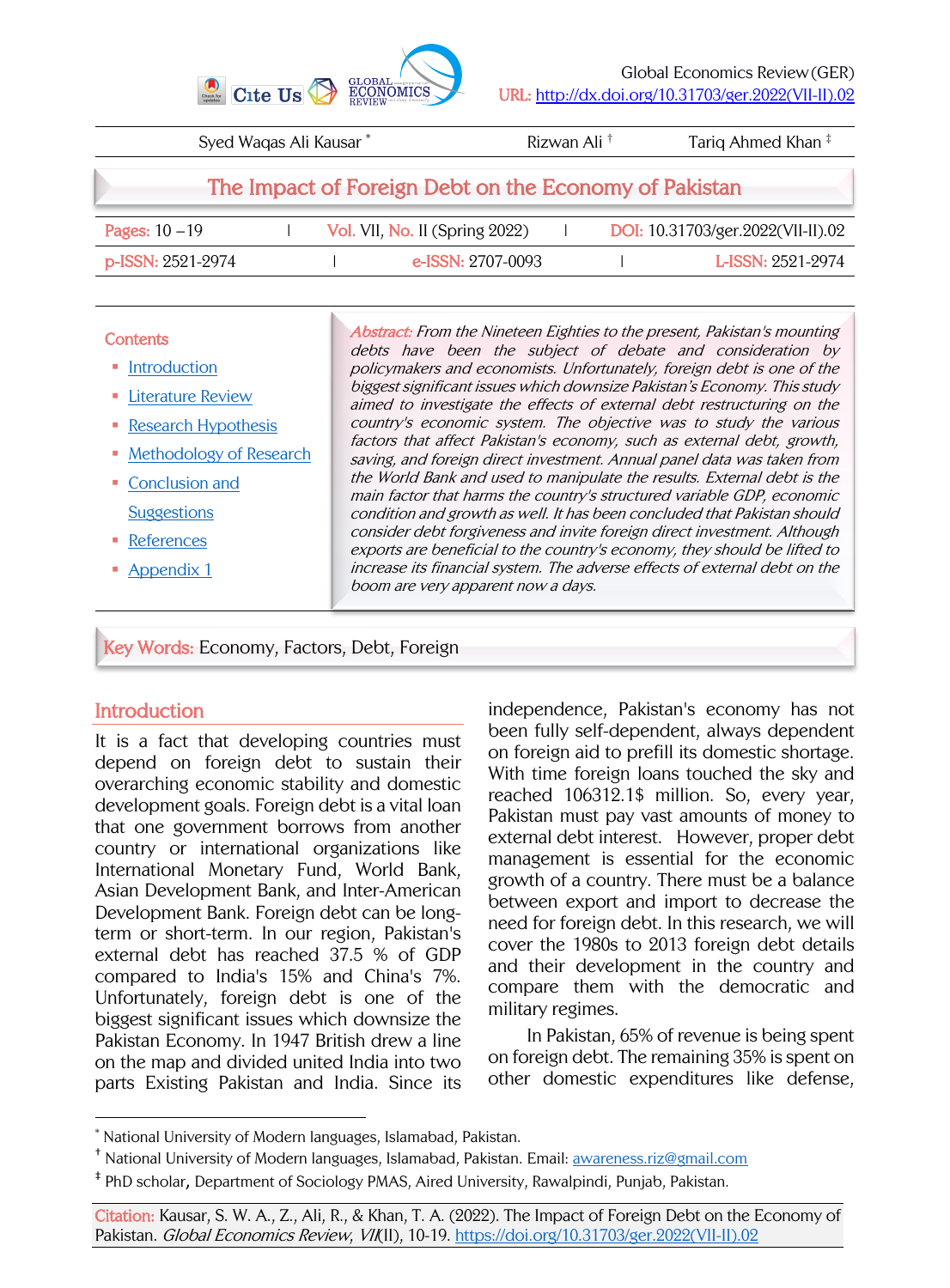education, health, etc. That is why Pakistan faces a low standard of living and poverty. Pakistan's social and economic condition over the 70s was a mixture of ups and downs, but at the start of four decades, it was good, and its economic growth rate was 6% per year. Even though population growth was high at that time, stale inflation was meager and per capita income was double as compared to the present and the poverty rate was declined from 48%to 18% by the late 1980s. The famous Pakistani economist Dr. Ishrat Hussain's Pakistan economy sustained the duration of various wars period of the civilian and military regimes. From the 1960s, 70s, 80s until 90s decade but after 90s Pakistani economy started decreasing. However, the political interplay of religious fundamentalism, ethnic separation, sectarianism, and regional economic dispute made the country unstable, numerous East Asian countries behind Pakistan in the 1960s. Pakistan was unable to realize economic and social weakness. South Korea was an excellent example for Pakistan in the 1960s. They both were almost the same in a financial aspect. Pakistan failed to implement its economic policies correctly, and South Korea implemented its policies properly. Today Korea is very far from Pakistan in every aspect.

Bhutto's famous policies of nationalizing industry banks, educational institutions, insurance companies, and other organizations brought Pakistan to modernization and stable economic development. This policy hit Pakistan very dangerously, and the East Asian countries were far from Pakistan, but unfortunately, Pakistan became very backward due to this policy. In the 60s, Pakistan's economic policies were robust, but due to Bhutto's policies, Pakistan became very hit back. In the 1970s, oil prices, floods, and drought affected the country, and no foreign assistance came, so Pakistan's economy in 1970 became unstable the growth rate fell to 3.7% from 6%. In this regime, social justice proved to be very low. The inflation increased to 16% between 1972 to 1977. Public sector investment decreased in huge quantity. Economic theory states that if the country's external debt is utilized efficiently, it can contribute to its economic growth. On the other hand, if the debt is not used effectively, it can hurt the country's growth.

The concept of debt overhang explains how a country's accumulated debt can affect its economic growth. When its debt exceeds its repayment capacity, it can cause foreign and domestic investors to withdraw their money from the country.

This phenomenon is referred to as the debt overhang. It indicates that the future increase in the country's output is paid to its creditors. Although external debt is beneficial for a country, it can also affect its economic growth. It can be used for various responsibilities, such as the power region and the base. Since the country's external debt is being used for multiple purposes, it can negatively affect its economic development. It can also cause ills to affect the system. For instance, the high level of external debt is regarded as the cause of all ills that affect the country's economy.

In 1980, the country's external debt reached \$869 billion, increasing to almost \$1 trillion. Over the years, the country's external debt has also increased. Due to the assistance of the State Bank of Pakistan, the size of the country's external debt has decreased. As of December 31, 2013, the country's total external debt was \$49.383 billion, lower than the \$63.3 billion it had at the end of 2012. Due to the country's freedom, its government no longer consumes as much revenue as it. The country's frequent lousier economic conditions can be attributed to its high external debt. On the other hand, former President Pervez Musharraf's government was able to control this issue through various measures. Divisions within the country's different economic sectors struggle to overcome the financial gap despite the government's efforts. According to a former official of the Benazir Bhutto government, the economic shortfall is the cause of all of the country's ills. The official noted that the country's financial system could only be restored through the government's efforts. Aside from the external debt, the country's outdoor duty troubles have also been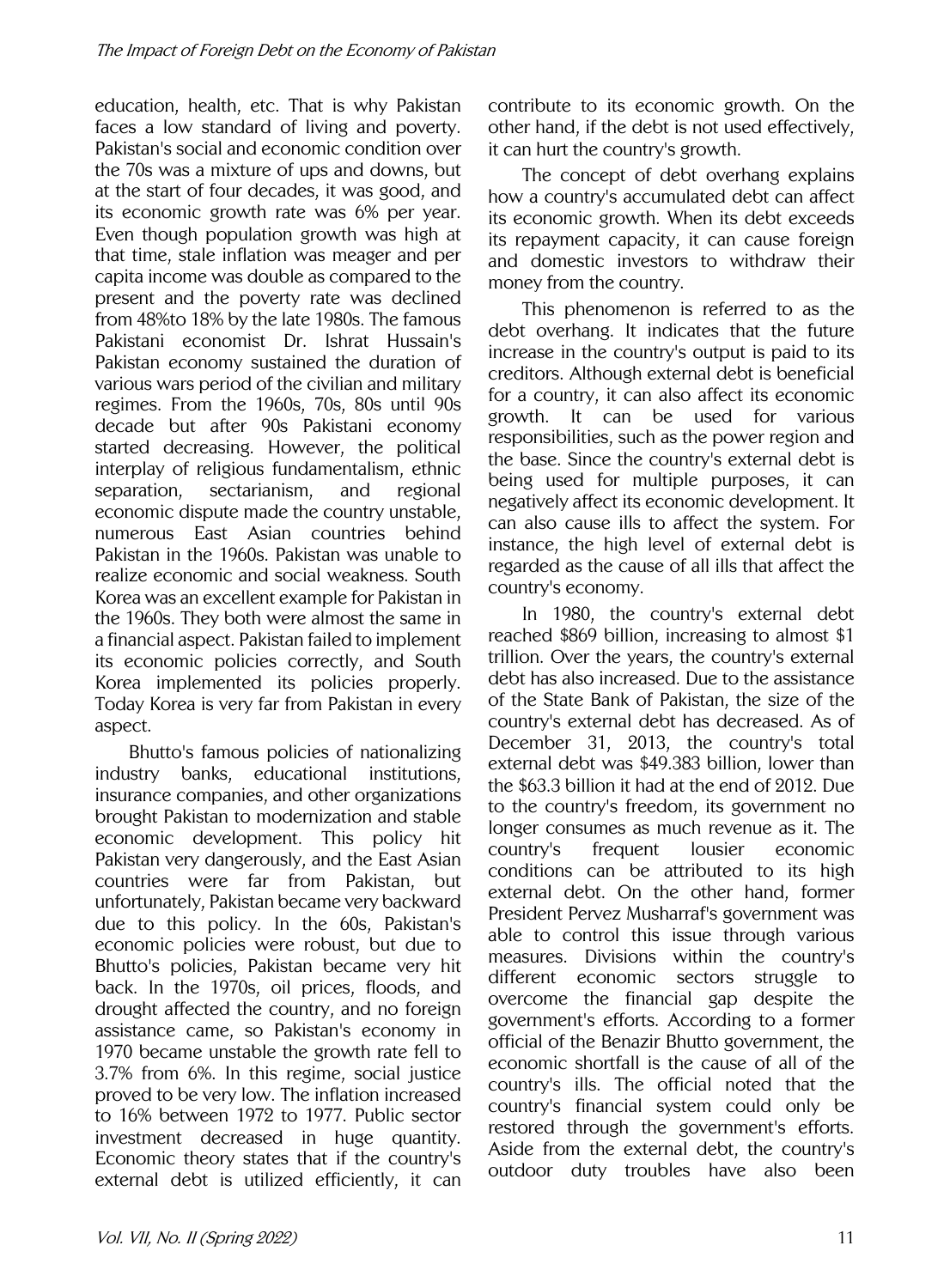regarded as the cause of various ills in the country's economy. As part of its long-term responsibility, the country's external debt can be classified as a liability owed to non-resident investors. It can also pay off other debts, such as the International Monetary Fund. According to the World Bank, the country's external debt is regarded as a liability owed to nonresidents. It can also be used to pay off other debts, such as the International Monetary Fund. Before the 1970s, the concept of establishing international locations was primarily based on creating international airports.

# Literature Review

Foreign debt plays a vital role in developing countries' economic stability; whenever we look at literature, we can find that debt was significant in development. In Pakistan, there is a massive gap between financial resources and human capital, and macroeconomics is very weak, which is why it takes debt from international organizations; remember one thing when we see in history that debt is as old as the nation, most countries take debt. They fill the gap in the budget because their economic resources are not enough to fulfill the hole; they spend this money on development projects like infrastructure, education, health, education technology, like Pakistan took loans from China and spent them on, Motorway, energy system, and port and airports projects, Similarly, if Pakistan wants to establish these but does not have money than supposed to increase tax rate than uncertainty will increase like in present situation Pakistan is facing these issues. Increased tax rate: All Merchants are on strike on capital roads and demanding to reduce the tax rate and say we face problems. Studies on the external debt problem have been carried out to improve the greatness and seriousness of the debt problems faced by the LICs. They have been complemented by other studies that have analyzed the debt burden indicators and the severity of the debt situation.

Studies on the effects of external debt on the economy have been criticized after the disastrous situations during the early 1980s.

There have been numerous studies that have been conducted on the subject, but the results have not been encouraging. According to a 2003 study, there are three groups of speculations about the external debt problem. One of these suggests that the presence of foreign debt could help LICs improve their financial development. One of these claims states that the presence of foreign debt can improve a company's financial condition up to a specific restriction level. The other group claims that the high accumulated debt stock hurts the company's financial situation. The third group of speculations claims that the presence of foreign debt can improve a company's financial condition.

Pakistan's foreign debt was \$12.9 billion in 1990, but in 2013 it increased to \$60.9 billion; in 2014, it increased by \$65.4 billion; in 2016, it was \$73.1 billion; in 2017 \$77.5; in 2018, \$96.8 billion. In 2019, \$104.2 billion. However, when we look at debt, it is a huge figure in the history of Pakistan, whether she can pay them back or not. But when we see history, there was such a country that paid the amount or not; if yes, how? When we compare such a country with Pakistan, Romania, which was at the same time became independent, were allies of NATO countries and took loans, and was anti-Soviet Union. They intended to develop the country, but when debt reached \$12 billion and realized that these debts are not good for our future, they could unstable our institutions and return all external debt. Because the prime minister brought a resolution that we returned all debt and did so in 1980, the country faced a dangerous situation like the present Pakistan situation. All population living standards became low, and the nation faced tough in the 80s and 90s but later became stable, now it is a very stable country economically, socially, and politically. But in the case of Pakistan, it took loans to develop its agriculture and industries and increased export levels but unfortunately became unsuccessful, and its export decreased.

The concept of the debt overhang has been used to describe the negative impact of faraway obligations on financial improvement. It occurs when the responsibility is far off, and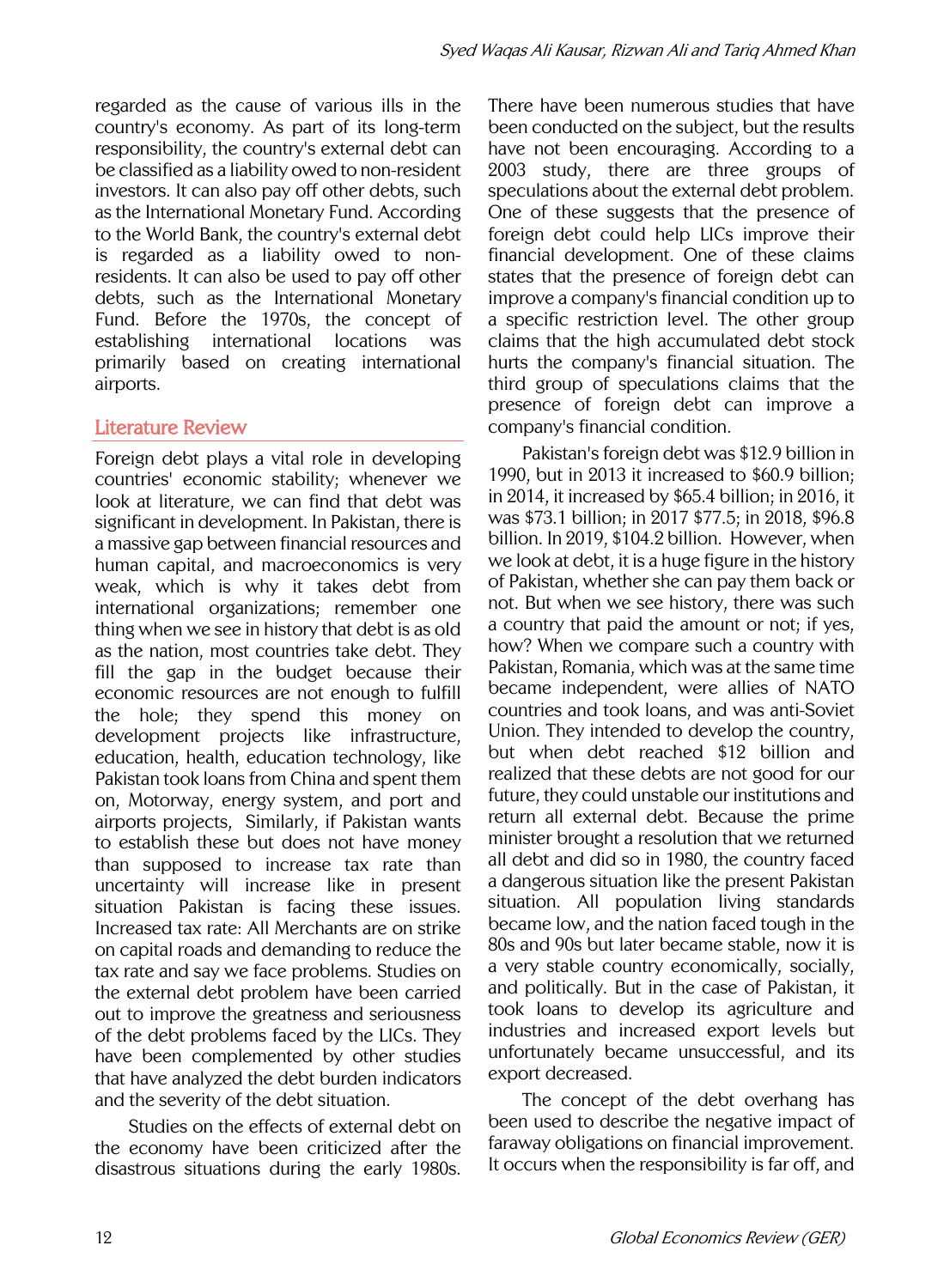the duty is not calculated correctly. The concept of the debt overhang is usually used to describe the excess amount of money that an indebted individual country owes. It can be compared to the relationship between the monetary yield and the residential obligation. Since this is a nation-specific investigation, it was decided that the officials of the affected countries would be interviewed. The officials of the affected countries would also be asked about the various financial issues they face. According to a study conducted in Pakistan, the country faces an obligation issue that needs to be resolved immediately. Many of the salaries that individuals can earn are used as obligation administration. The magnitude of home savings is subject to various uncertainties due to the current account deficit and the residual value of the home. Also, it is not clear how much gross investment is being made in the country. It is also possible that the rise in the stock market is linked to the country's growing GDP. However, this factor is also essential in the ongoing dialogue regarding the country's resource mobilization. Aside from the increase in indirect taxes, the country's various informal sectors are also subject to additional taxation.

Simulations of a boom in financial savings are also required to consider the various factors contributing to this growth. One of these could be increasing domestic savings, remittances, or imports. The potential boost in remittances can be created by implementing specific policies and procedures that allow the repatriation of foreign income. The simulations were then compared to see if the outer obligation's impact on economic development was greater or lesser than that of the household obligation. The results indicated that the external obligation's requirement for payment in remote cash was a significant factor that hindered economic development.

While the outer obligation is not beneficial for the economy, it can be utilized to help evaluate the country's financial situation. This study found no evidence of a connection between outer obligation and monetary improvement relationship. It is also essential to consider the various factors that affect its economic growth. In 2009, Adesola investigated the effects of external debt management on the country's development. A study conducted in Malaysia identified the adverse effects of external debt on the country's financial system. The findings indicated that combining the outer and household obligations significantly affects economic development. The study found that all external debt had positive effects on the country's economic development. It also noted that Malaysia had no debt overhang issue. The study was conducted using the Auto Regressive Distributed Lag method. The simulations also revealed that Pakistan's economic growth was primarily determined by the amount of work people perform each day. The study results also indicated that the country's excessive use of external debt significantly affected its financial development. A similar study conducted in Indonesia from 1980 to 2005 revealed that the country's long-run courting between external debt and salary has been remarkably prolonged. The study also noted that debt overhaul had been a significant factor that has affected the country's economic development. The human capital and energy sectors were identified as the main factors contributing to the country's economic growth during the 1980s and 1990s. However, the capital stock was still regarded as a vital factor that could boost the country's development.

The simulations also confirmed that the Philippines' external debt situation had become less of a concern for the country's economic development. This was because debt overhaul has become a risk that the government can no longer afford to take. The study conducted in 2007 explored the link between external debt and the country's financial performance. It found that the excessive use of external debt has negatively affected its economic development. The simulations also identified various factors affecting the country's economic development, such as the accumulation of outside duty and financial system growth. The study conducted in 2003 looked into the various factors that affect the country's economic development through the channels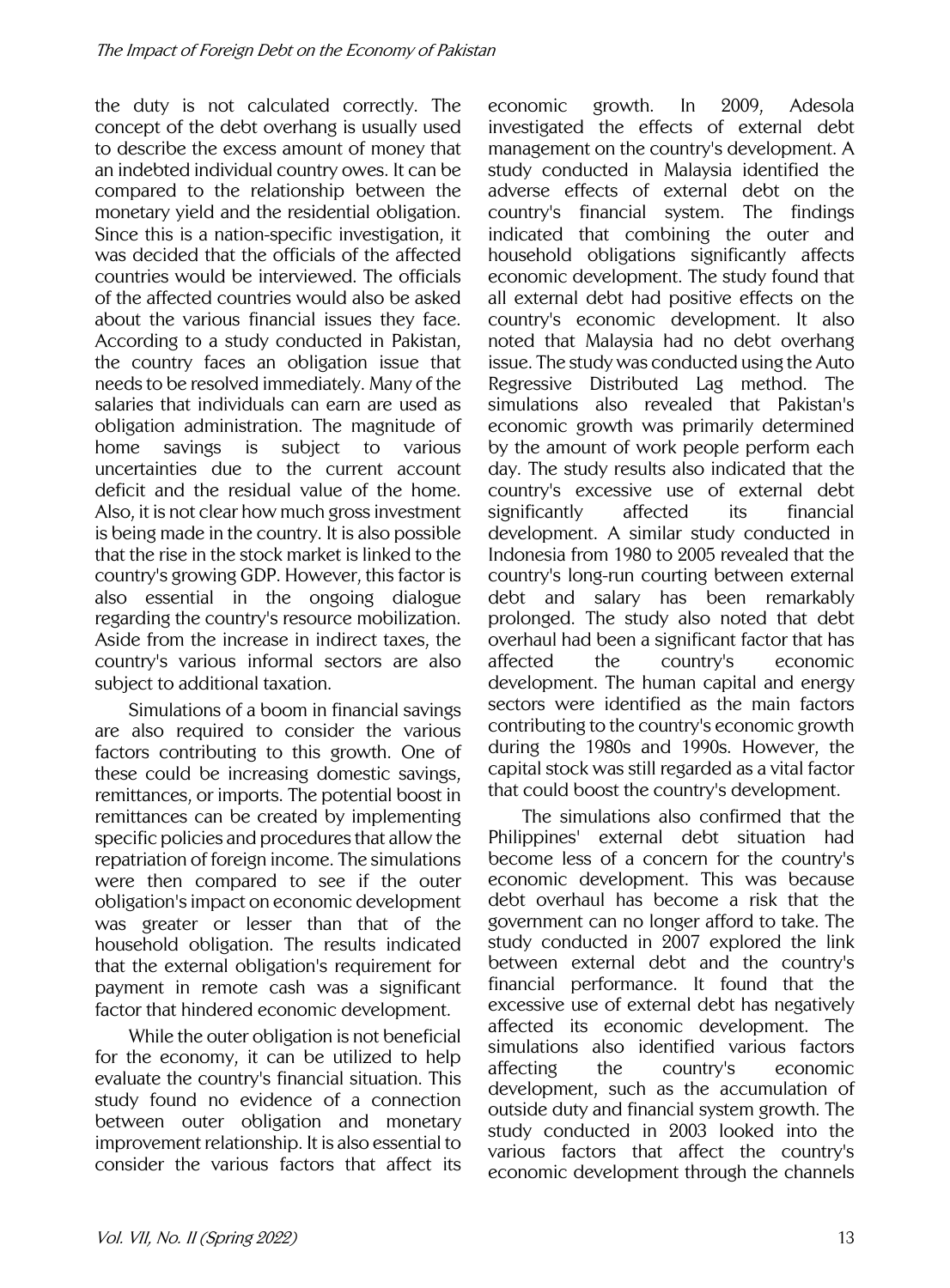that external debt can influence. It found that higher external debt can lead to lower development prices for every capita income. The simulations also revealed that the excessive use of external debt has adverse effects on the country's economic development. Aside from this, the simulations also noted that external debt management could help minimize open speculations.

The simulations also revealed that the country's obligation adjustment could have detrimental effects on the country's financial performance. It can lead to the fading of government consumption. Most of the studies conducted during the past two decades also stated that external debt negatively affects the country's economic development. Despite the findings of the previous studies, the authors of the 2007 study noted that external debt has no significant effect on the country's economic development. However, two studies conducted in 2008 and 2003 noted that external debt could boost the country's financial performance. In a hypothetical scenario, the authors identified the various channels through which external debt can influence the country's economic development. These include the debt overhang, the liquidity call, and the fading of human capital. Summary of the literature of external debt and economic growth is attached in appendix 1.

# Research Hypothesis

These are hypotheses that will be practiced in concluding this study Ho = There is no impact of external debt on the economic growth of Pakistan  $H1 =$ There is an impact of external debt on the economic development of Pakistan

## Methodology of Research

#### Data source

The facts for this study have been taken from a secondary supply indicator of the World Bank. Annual records of Pakistan were used for this study. Five vital variables are used to determine the effects of external debt on the country's economic system.

## Specification of model

The following model was built to test the hypothesis for this study.

#### Variables

βo, β1, β2, β3, and β4, are represent the coefficient of each variable or parameter of the regression. µ, indicate the error term. The following are variables that were used to build the study.

 $Y = GDP$  growth

DSE= Debt servicing on external debt

FDI = Foreign Direct Investment

ADS = Adjusted Savings, net national savings  $X =$  Exports of goods and services

The primary variable is Debt servicing on external debt, and other ones are used as control variables.

## Analysis and Estimations of Results

#### Unit Root Test Results

Nonstationary time arrangement data has been considered a problem in experimental analysis. This is because it can induce spurious relapse effects. The ADF test was then utilized to check the stationary of an arrangement. The null hypothesis was discarded, and the variable beneath scrutiny was regarded as having a unit root. The effects of the check were introduced in Figure. A graphical representation of the various time arrangement variables shows their comparative daily state.

## Result of ADF Test for Non-Stationary

The results of the Table 1(attached in appendix 1) indicate that the association shows nonstationary degrees. This means that the concept of unit root cannot be rejected. The no desk-bound hypothesis was launched in all cases. It states that the variables under scrutiny are stationary in their centrality.

## Conclusion and Suggestions

The objective of this study was to examine the long-term and quick-run effects of external debt on the financial growth of Pakistan over the period 1970-to 2010. The study took into account various factors such as annual education prices, capital, labor pressure, and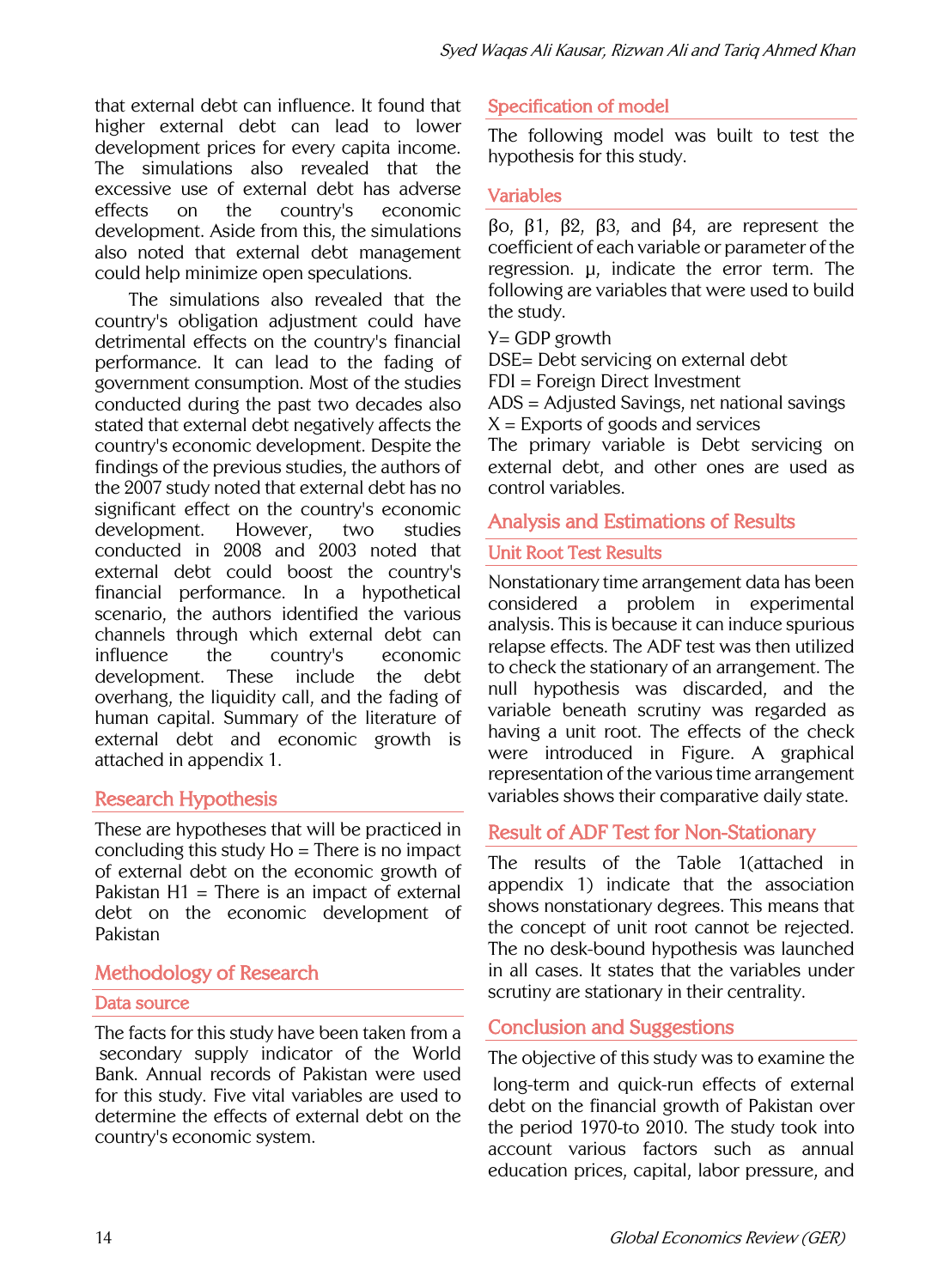external debt. The error correction term's adjustment velocity was measured to capture the empirical proof that external debt hurts financial growth. This finding confirmed the state of affairs in Pakistan throughout the examiner's duration. The importance of capital as a critical component of production is one factor that influences the economic boom. Human capital also has a significant effect on the growth of the economy. The labor force also confirmed the effects of external debt on financial growth. It showed that unskilled workers are not likely to produce high output in the US. The short-run results confirmed the model's initial findings. However, the labor force's sizeable poor affiliation and economic boom remain the main factors that influence the economic boom. The integration equation supported the long-term relationship between external debt and financial growth. An estimate of the adjustment parameter indicated that 33 percent of any deviation in the long-term equilibrium would correct in three hundred and sixty-four days. The government and private sector must create conducive conditions for foreign direct investment and minimize the amount of money owed. There is also a need for effective debt control strategies to prevent the mis-utilization of external debt. The evaluation indicated that Pakistan should seek foreign loans of up to 67 percent of its gross national product by 2010. It also stated that the country's super debt would increase by 10.4 percent annually. This increase in the outstanding debt would also encourage the demand for new loans.

As per the study projections, the country's debt servicing will grow at a rate of 15.5 percent in 2012-to 2020, which is significantly higher than the GNP's average. The evaluation also looked into the various policy options available to Pakistan. One of these is the financial savings policy, while the other is the alternate policy. It was shown that the former would reduce the country's overseas debt. The advent of various guidelines on reducing the country's external debt may be beneficial, but it should not be the sole solution to address the issue. Further studies should also be carried out on other policy options to address the issue. The increase in the foreign exchange reserves could be used to replace the savings or imports that are required to finance the country's current account deficit.

One of these is the growing imports policy. However, this option should be avoided as it would only encourage the country to borrow more money. The growing import policy would only encourage the country to borrow more money. It would also enable the government to borrow more money. The government can support the growth in remittances through various means, such as implementing bilateral agreements. Although the value of home financial savings is widely believed to be significant, it is not calculated as a residual amount based on the current account deficit and gross funding. It is widely believed that the increase in the country's GDP is the main factor that drives the stock market's performance. However, it is also important to note that the various taxes levied on informal sectors could divert some savings into legitimate channels. Ijaz Nabi and Hamid Naveed point out that every other problem with the Chenery and Strout version is implemented in Pakistan. They believe that internet transfer of resources is a more significant appropriate measure than gross disbursement (net disbursements are gross disbursements less necessary repayments; internet transfers are internet disbursements fewer hobby payments on past debt). Eleven Following this argument, Naveed Zia Khan and Eric Rahim take net financial help inside the shape of foreign capital inflows to Pakistan (in three classes, namely, FDI, presents, and loans) to check their impact on savings and monetary increase.12 Using single equation OLS estimation for domestic financial savings and GNP, on the premise of information for 1960-87, they find a terrible relationship between overseas resources and domestic financial savings. They conclude that loans are strongly negatively associated with home savings, while grants don't have any vast effects on financial savings and increase. Azhar Mahmood briefly scans over the initial research and looks to trust the not unusual result that overseas resource is an alternative to, instead of a supplement of, domestic savings. However, he remains particularly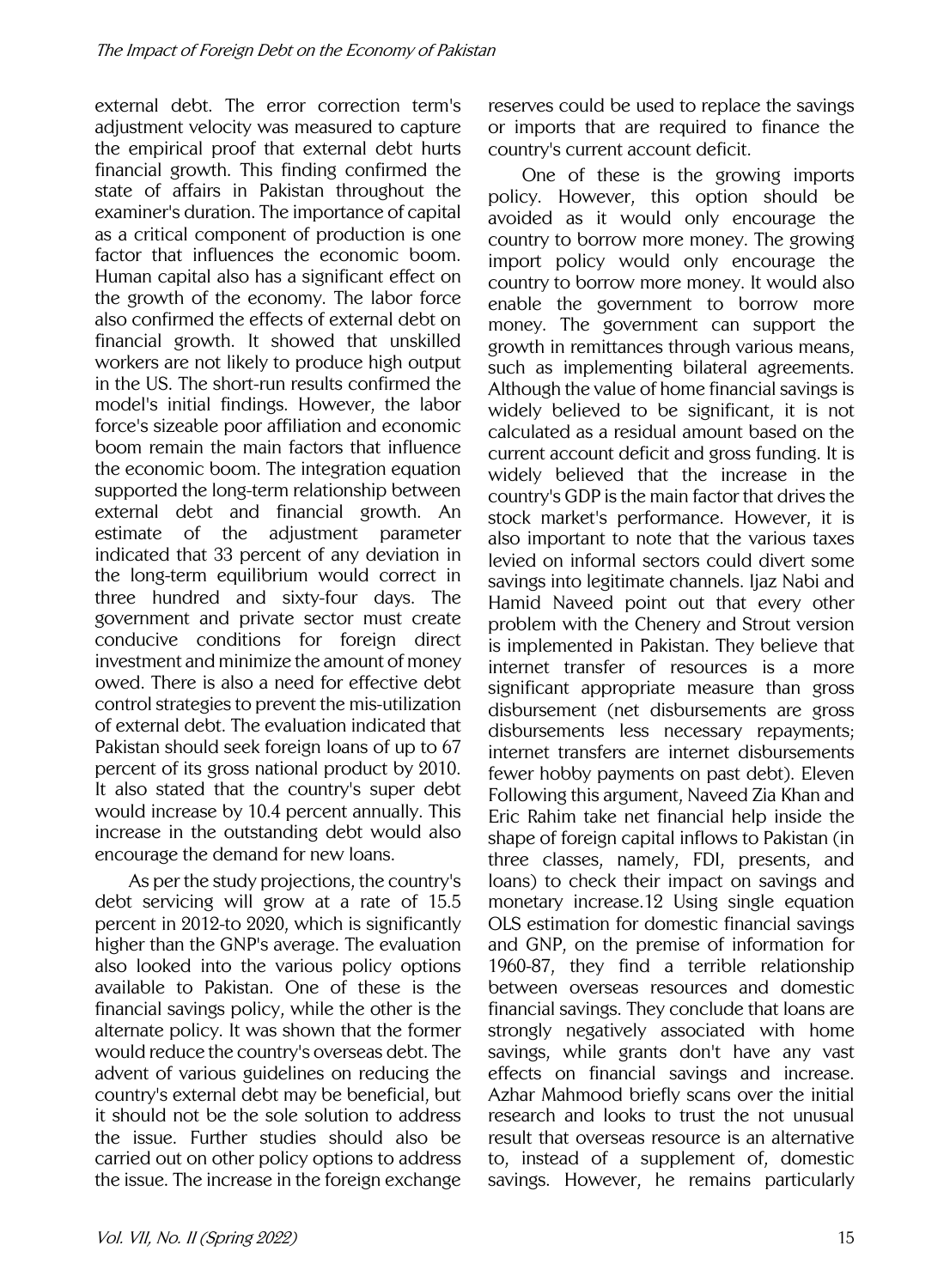reluctant in drawing broad and urban conclusions from the ancient overview of resource flows and financial savings relations in Pakistan.13 His theoretical account on capital flows and economic savings-boom association additionally provides some superb views approximately the function of capital flows, however without any empirical. Despite extraordinary econometric estimation strategies and different time intervals for analyses, the maximum of the studies finds similar outcomes, which contradicts the expectation raised with Chenery and Strout's gaps version. All detailed and thorough investigations on the resource-financial savings dating have observed an inverse relationship between valuable resources and savings in the case of Pakistan. Thus, there appears to be a consensus that valuable resource has no longer contributed much toward improving Pakistan's economic system, at the least now, not through any remarkable effect on savings. To further analyze the macroeconomic impact of valuable resources, one crucial factor is the economic behavior of those governments receiving foreign resources. Thus, further to the research cited above, there has also been research analyzing the connection between resource and authority's fiscal behavior since the early Nineteen Nineties. One instance is using Nasir M. Khilji and Ernest M. Zampelli, which primarily makes a specialty of the fungibility of useful resource sources. The authors increase a comprehensive econometric version based on which they test the effect of the US navy and financial assistance to Pakistan on public expenditure for the period 1960-88. They conclude that a reduction in external (fungible) resources would lessen public spending and, in flip, investment as nicely. In an in advance analysis in any other paper, Khilji and Zampelli locate that the US helped Pakistan transform into pure fungible sources. A maximum of those were channeled to the private area through tax relief. Thus, their evaluation shows that fungible resource assets reduce the tax efforts in Pakistan.

Salman Ahmad develops a simultaneous equation model to estimate the effect of overseas valuable resources on the Pakistan government's taxation efforts. External finance is exogenous to the model, and public area funding, general tax revenue, and government consumption as endogenous.21 Applying degree least square estimation to time collection facts for the period 1980-2000, he concludes that valuable foreign resource impacts both the sales and expenditure sides of Pakistan's budget. However, the loans obtained are much more likely to be used for investment than presents, and presents are wasted for non-development initiatives. Thus, contrary to Chishti and Hasan, Salman Ahmad reveals that if the purpose of the resource is to generate investment, loans to Pakistan are premiere to present; in any other case, a valuable resource could be an alternative to home resources. Like the studies on the outcomes of overseas aid on home savings and funding, inconsistent results are also found for the intermediate coverage variables, including taxation. Although a few aids for practical consequences of foreign resources on tax are provided through few studies, in preferred, foreign aid in Pakistan is visible to lower savings and investment and replacement home sources. This can be further tested via the studies on aid-growth family members for Pakistan, to be reviewed inside the subsequent segment. To observe the controversies mentioned above, Faiz Bilquess evaluates the IMF stabilization program adopted by Pakistan in the early 1980s.35 The program is assessed on the idea of each Pakistan's macroeconomic performance and the implementation of deliver-side regulations. Among the macroeconomic variables, the manipulation of inflation, credit ceiling, balance of payment, and money delivery all show combined development and deterioration outcomes. With recognize to deliver side guidelines, a few achievements can be determined to eliminate subsidies, privatization, monetary liberalization, and lowering price lists. Still, in line with Bilquess, the development trouble is more socio-political in preference to a fundamental financial nature in Pakistan. The main improvement hassle is, consequently, unequal profits distribution. Thus, Bilquess indicates that the socio-political perspective on Pakistan's economic issues should be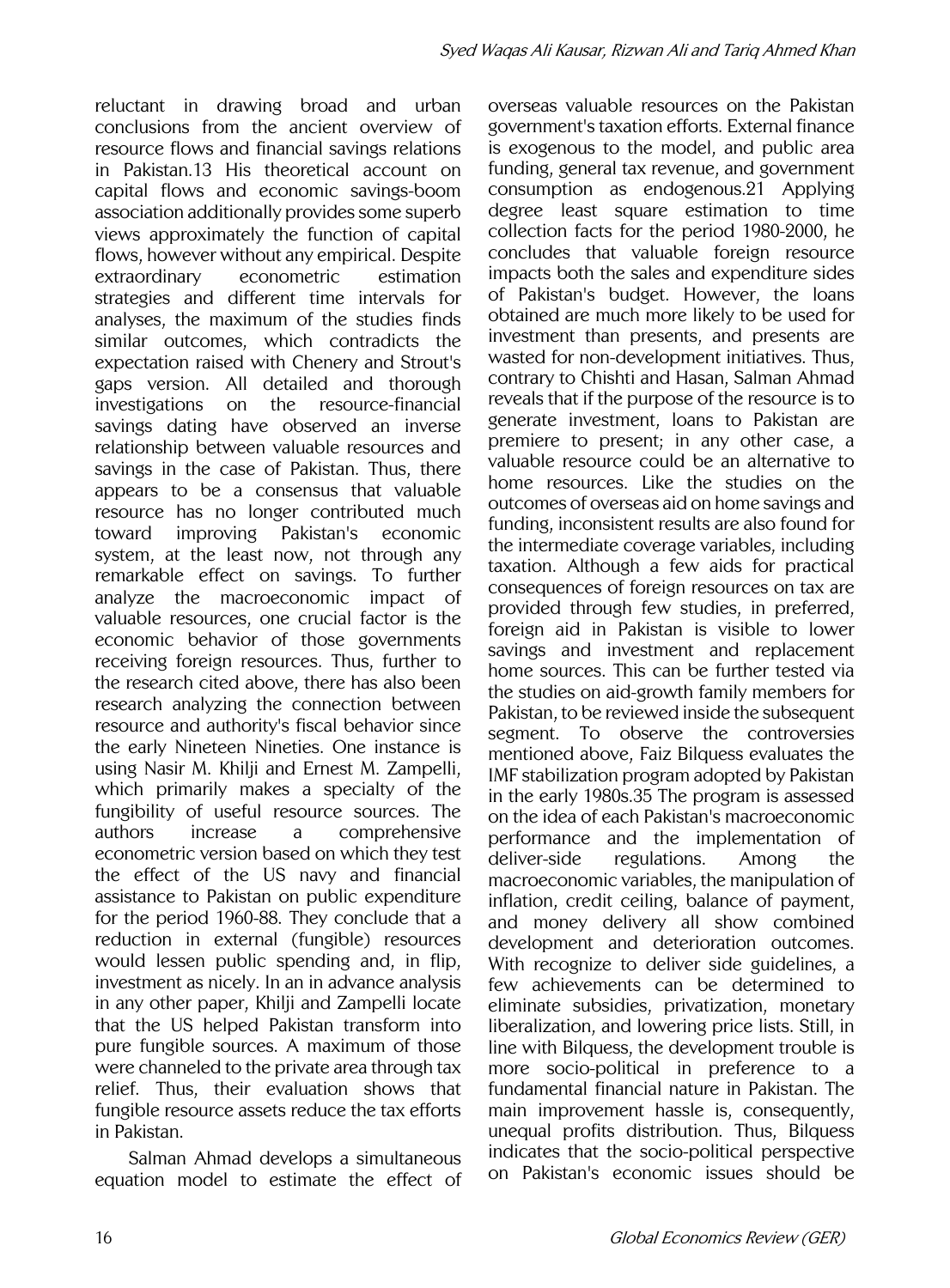highlighted to facilitate the identity and removal of bottlenecks. A genuinely comparable conclusion is reached using the World Bank's very own staff assessment.36 William A. McCleary offers a comprehensive and in-intensity description of World Banksupported structural adjustment programs in Pakistan and reveals some proof for their relative achievement in Pakistan compared to most different developing international locations. Nevertheless, he argues that notwithstanding a few coverage improvements and a better boom price within the past due Seventies and early 1980s, the economic system continued to suffer from structural weaknesses. He points out those weaknesses, including low investment and saving fees, fragile external stability, adverse mobilization of resources for the general public quarter, and heavy protection. Thus, he observes that Pakistan should have applied an extra structural adjustment program to deal with those issues. He outlines some of the classes learned from in advance structural adjustment programs in Pakistan and observes that in many respects, the Pakistani economy of the overdue Nineteen Eighties became an awful lot unique from that during 1980.37 He concludes that programs have been more successful inside the regions in which negotiations and talks were extra specific and concrete, within the purely financial, as opposed to socio-political areas. Moreover, he argues that due to the bendy method taken with the aid of Pakistan's government and macroeconomic solid overall performance, the reforms were sustained, with the World Bank playing a tremendous function. However, McCleary's analyses are based totally on accessible descriptive data evaluating Pakistan's performance in several regions earlier than and after the structural adjustment program.38 This is seriously tested by Mohsin S. Khan,39, who observes that an assessment of the performance before and after the program (without managing for simultaneous adjustments in different applicable parameters) is not the proper method to

assess the overall performance of SAPs. Moreover, Mohsin Khan notes that although progress was accomplished at the alternate fee, pricing guidelines, and healing of medium period planning, hardly any progress was visible in economic reforms and privatization. According to him, SAPs had been unsuccessful, mainly inside the regions of monetary and trade policies. This article aims to study the effects of external debt on the development of Pakistan's economy. Through a substantial measure of research and studies, it has been concluded that external debt hurts the country's economic growth. The debt adjustment process can create a swarm-out effect and difficulty in debt overhang for ventures. Foreign direct investment can also contribute to the state's foreign exchange and funding needs, but it is not considered due to the excess of these activities. Despite the dim lower back street, export is a vital component of the country's economic boom. It is also a contributing factor to the improvement of the under-developed states of the US. Although funds and inward investment rates have nothing to do with the location of external debt restructuring, they are not contributing to the country's economic development.

- 1. Pakistan should consider the option of debt absolution as it can help lower the country's external debt levels and allow it to thrive.
- 2. To achieve this, entrepreneurs and investors must channel their private assets and investments to allow them to generate more income and pay off their debts.
- 3. Although foreign direct investment can help boost its economy, it should not be accompanied by large-scale subsidy programs. Doing so will consume up the country's due measure of income.
- 4. To stimulate the country's savings trend, the government should issue bonds that will benefit the country's economic growth.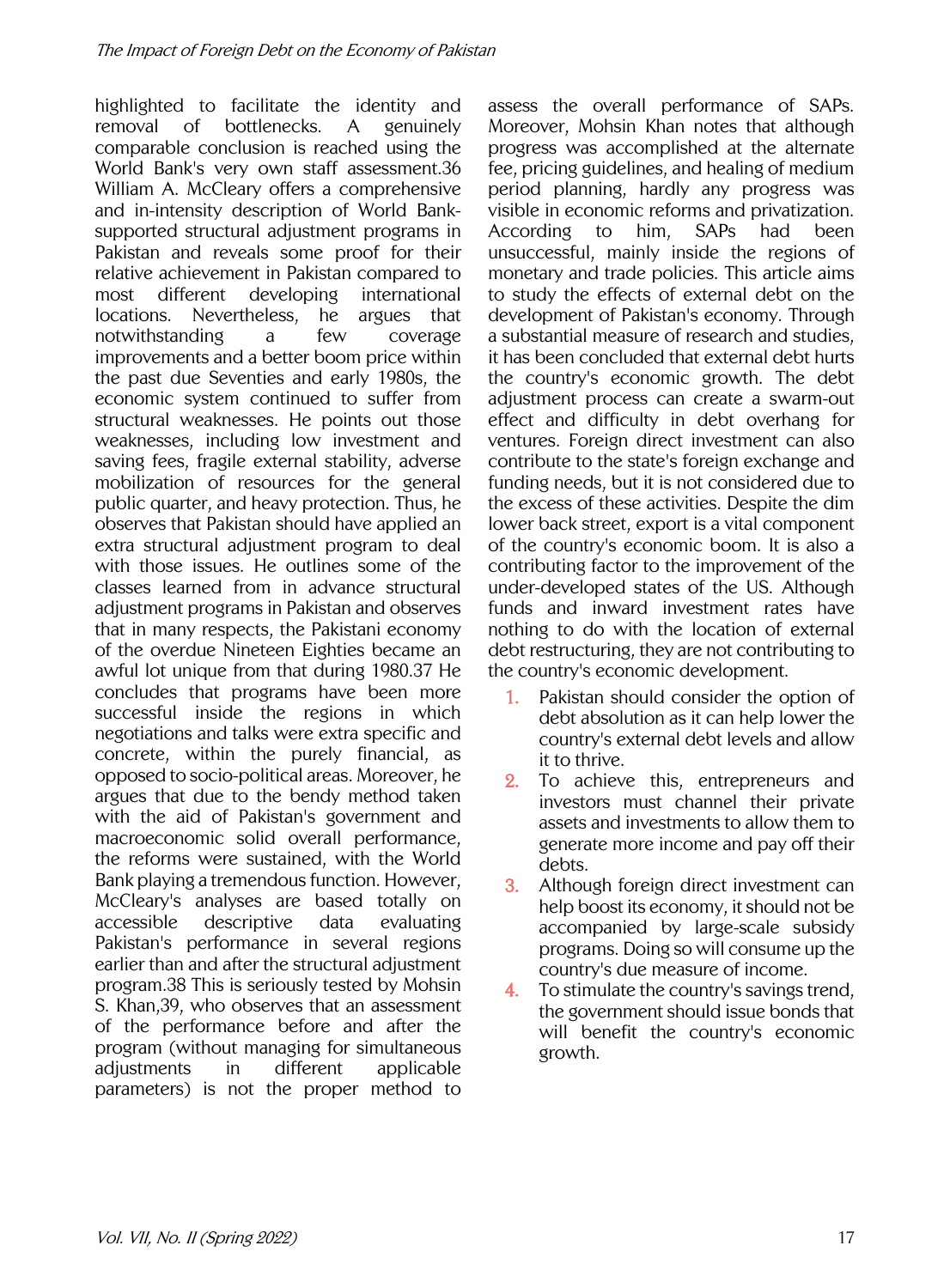#### References

- Ali, R., & Usman, M. (2011). External Debt Accumulation and Its Impact on Economic Growth in Pakistan. Pakistan Institute of Development Economics, Islamabad. 79-95.
- Chaudhary, M. A., & Shafiq, D. (1989). International Debt and Foreign Dependency. Pakistan Institute of Development Economics, Islamabad, 829-836.
- Siddiqui, R., Rehana, S., & Aqdas, A. K. (2002). Determinants of Debt Rescheduling in Pakistan. Pakistan Institute of Development Economics, Islamabad, 689-704.
- Anwar, M. (2007). Foreign Aid to Pakistan: A Critical Evaluation. Pakistan Institute of International Affairs, 51-69.
- Chaudhary, M. A., & Shafiq, D. (1996). Macroeconomic Policies and Management of Debt, Deficit, and Inflation in Pakistan. Pakistan Institute of Development Economics, Islamabad, 773-786.
- Shahnawaz, M., Muhammad, K. H., & Muhammad, U. H. (2010). External Debt and Economic Growth: Empirical Evidence from Pakistan. International Research Journal of Finance and Economics, 94, 97-106.
- Zahid, J. (2017). Impact of rising external debt on economic growth. THE EXPRESS TRIBUNE > BUSINESS.
- Fazl-E-Haider, S. (2017). Pakistan and its foreign debt obligation. Pakistan & Gulf Economist.
- Anwar, M. (2007). Foreign Aid to Pakistan: A Critical Evaluation. Pakistan Institute of International Affairs, 51-69.
- Zahid, J. (2014). External Debt; Reason Behind This Season In Pakistan's Economy. SDPI, Monthly Economic Affairs Islamabad.
- Ghumman, S. M. (2013). Pakistan: impact of foreign debts. DAWN Newspaper.
- Clements, B., Bhattacharya, R., & Nguyen, T. Q. (2003). External Debt, Public Investment, and Growth in Low-Income Countries. IMF Working Paper No. 03/249.